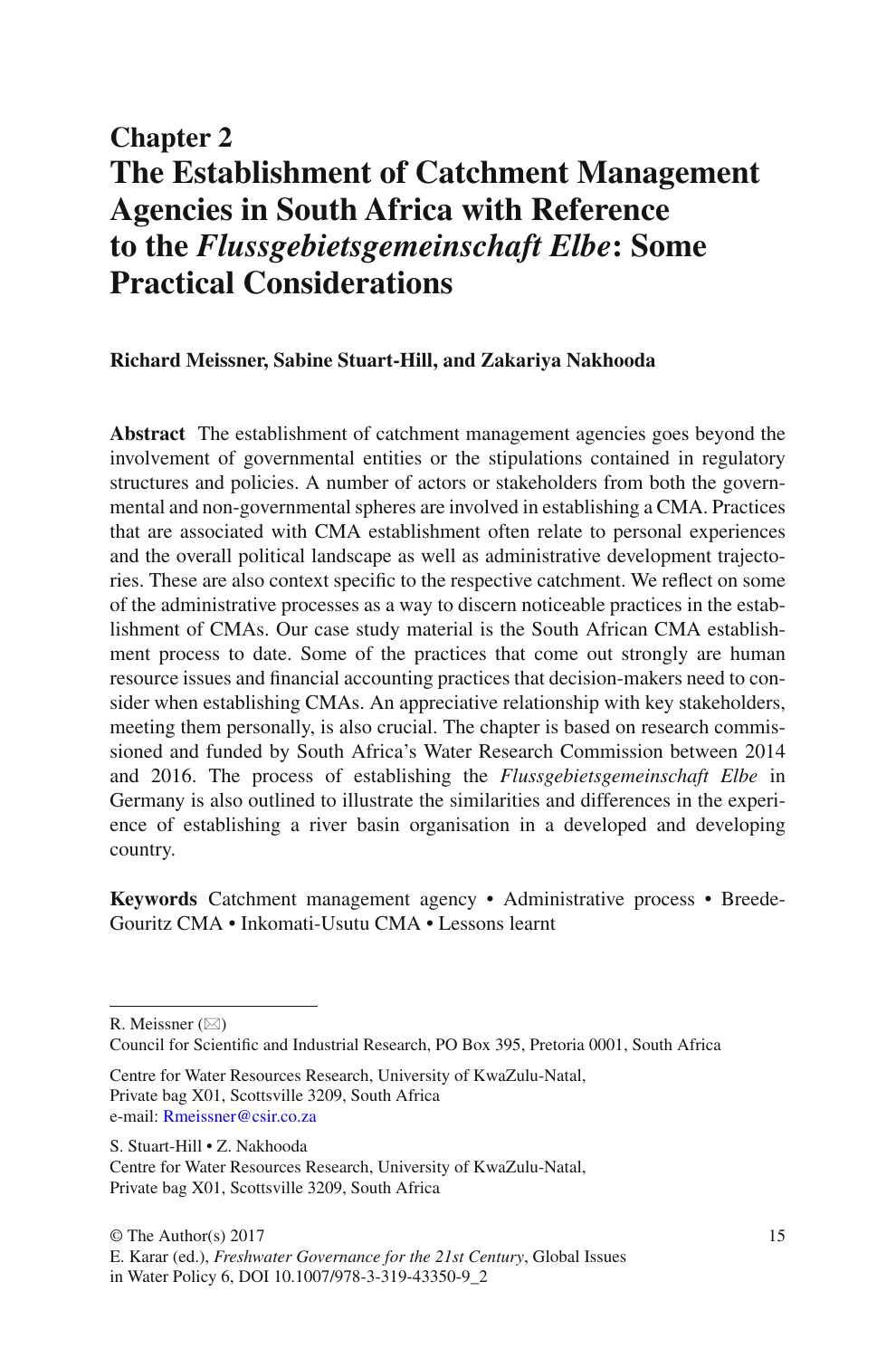## **2.1 Introduction**

 The establishment of a river basin organisation like a catchment management agency (CMA) might seem like a straightforward process where structures of rule, such as government acts and policies, stipulate how and why such organisations need to be established. A perception like this can be deceiving, especially when one considers the role and involvement of various actors in the establishment process. The difficulty does not always arise in the interpretation of an act, but starts when one defines what governance and its purpose is, especially beyond management interventions and enforcement of law. For us governance is not only about government and legislation or the linear cause and effect constituted by causal mechanisms such as the drafting and promulgation of legislation. Governance is more complex and involves various feedback loops (e.g. Meissner and Jacobs 2014) in any governance endeavour. Governance takes place at multiple levels in society and through multiple processes. The multilevel pathways of governance are influenced by both institutionalised governance mechanisms, like regulations, and non-institutionalised mechanisms such as norms and principles (Meissner and Jacobs [2014](#page-12-0)). We define governance as (often non-harmonious) interactive socioeconomic and political forms of governing (Rhodes [1996](#page-13-0); Meissner et al. 2013) between various non-state and state actors, including individuals, to create opportunities and solve problems (Kooiman et al. 2008) in society. To reiterate, during this governance process, both institutionalised and non-institutionalised mechanisms are at play.

 We argue that multilevel governance is at the order of the day when considering the case of South Africa's CMA establishment process. The CMA establishment process dates back to the late 1990s when South Africa embarked on a reform process of its water legislation. Based on the participatory and open process of writing the White Paper on a National Water Policy for South Africa, the government designed and promulgated the National Water Act (No. 36 of 1998) in 1998. The act is explicit on the CMA establishment process, stating in exact terms how a CMA should be established, who should play what role and how the governing board of the organisation needs to be constituted (RSA 1998). Furthermore, the Guide to the National Water Act (DWAF [n.d.\)](#page-12-0) and the public document Water Management Institutions Overview (de la Harpe et al.  $n.d.$ ) give more detailed definitions and guidelines that could assist the establishment process. Considering that governance is more than the activities emanating from government structures and legislative requirements, establishing an organisation like a CMA involves more than just government officials and the governing board of the CMA. Especially in the case of South Africa abolishing the old Water Act of 1956 (Union of South Africa [1956 \)](#page-13-0) and replacing it with a "new" act that embraces the right to water and well-being as laid out in the country's constitution and emphasises the elements of integrated water resource management (IWRM) in various ways (Stuart-Hill and Schulze [2010](#page-13-0)), the CMAs strongly represent social equity and transformation. Both these aspects are high on the political agenda in post-apartheid South Africa and by implication are linked to high expectations from water users.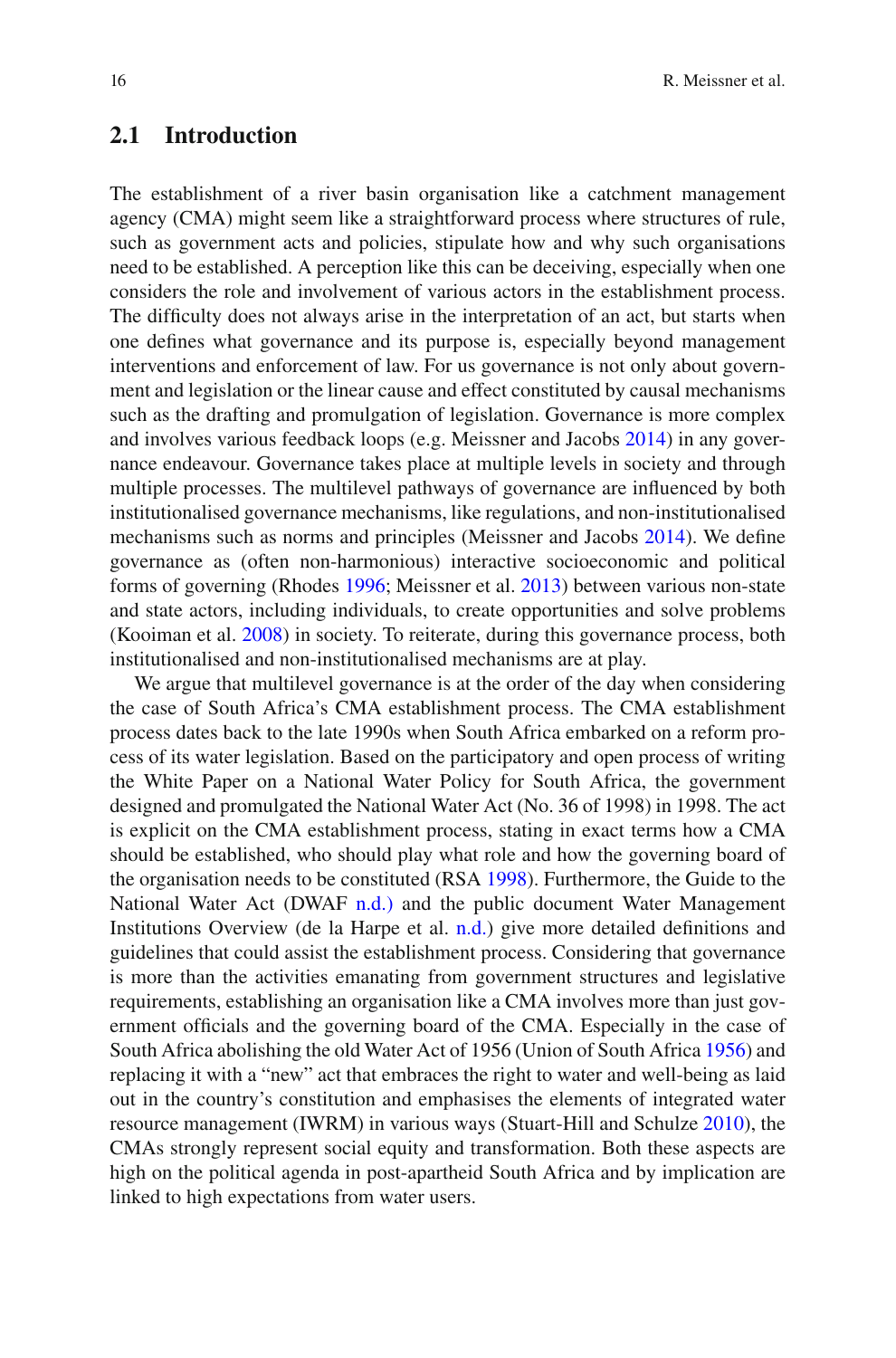This chapter reflects on some of the institutional and non-institutional aspects of governance in establishing the country's CMAs. The first section of the chapter deals with the CMA establishment process thus far. In this section we briefly examine the process since the idea of CMAs was first mooted in the late 1990s. We then reflect on the practices that we had identified during the face-to-face interviews and stakeholder meetings we attended for the research project. We end with a discussion and conclusion in which we make a number of recommendations of key aspects for successful CMA establishment.

## **2.2 Methodology**

 This chapter draws on the results of a 2-year research project we are currently conducting for the Water Research Commission, entitled *Lessons Learnt from the Establishment of Catchment Management Agencies* (K5/2320). The research team has been working with the CMAs and in their respective water management areas for a number of years. Thus the results presented here are drawn not only from the current investigation and conversations but also from past experience and data gathered for other research endeavours (e.g. Meissner and Funke [2014](#page-12-0) ; Stuart-Hill and Schulze [2015](#page-13-0) ). The approach we followed for the *Lessons Learnt* project was to conduct face-to-face structured interviews with various stakeholders or role players involved in the establishment process or those that had been part of the process in the past. To date we have conducted interviews with 27 individuals and attended three stakeholder meetings in the Breede-Gouritz and the Inkomati-Usutu CMAs, 1 as well as an interview with representatives of the *Flussgebietsgemeinschaft Elbe*  $(FGG$  Elbe) in Magdeburg, Germany.<sup>2</sup> We conducted this interview to investigate the process followed by a developed country in establishing a river basin organisation. The inclusion of the FGG Elbe interview may seem ad hoc; however, the comparison with FGG Elbe identifies the similarities and differences in the experience of establishing a river basin organisation elsewhere in the world. There are important ontological differences between the South African CMAs and the FGG Elbe that could enable decision-makers in both realities to learn from one another's experiences. Some observers might be tempted to argue against the inclusion of the FGG Elbe in that we are comparing "apples with oranges", so to speak. Nevertheless, as pointed out by Lijphart ( [1971 \)](#page-12-0), John Stuart Mill developed a method of comparing differences. In this case, we used deliberate randomisation to select the cases we

<sup>&</sup>lt;sup>1</sup>These CMAs were previously called the Breede-Overberg Catchment Management Agency and the Inkomati Catchment Management Agency. Their names have now changed, and we will refer to them by their new names throughout the text, unless we are looking at a significant process before their renaming.

<sup>&</sup>lt;sup>2</sup>In July 2015 the lead author travelled to Hamburg, Germany, for a month-long research visit to investigate water security in Hamburg. This visit afforded the lead author the opportunity to visit the FGG Elbe, since Hamburg is a harbour city situated on the banks of the Elbe river.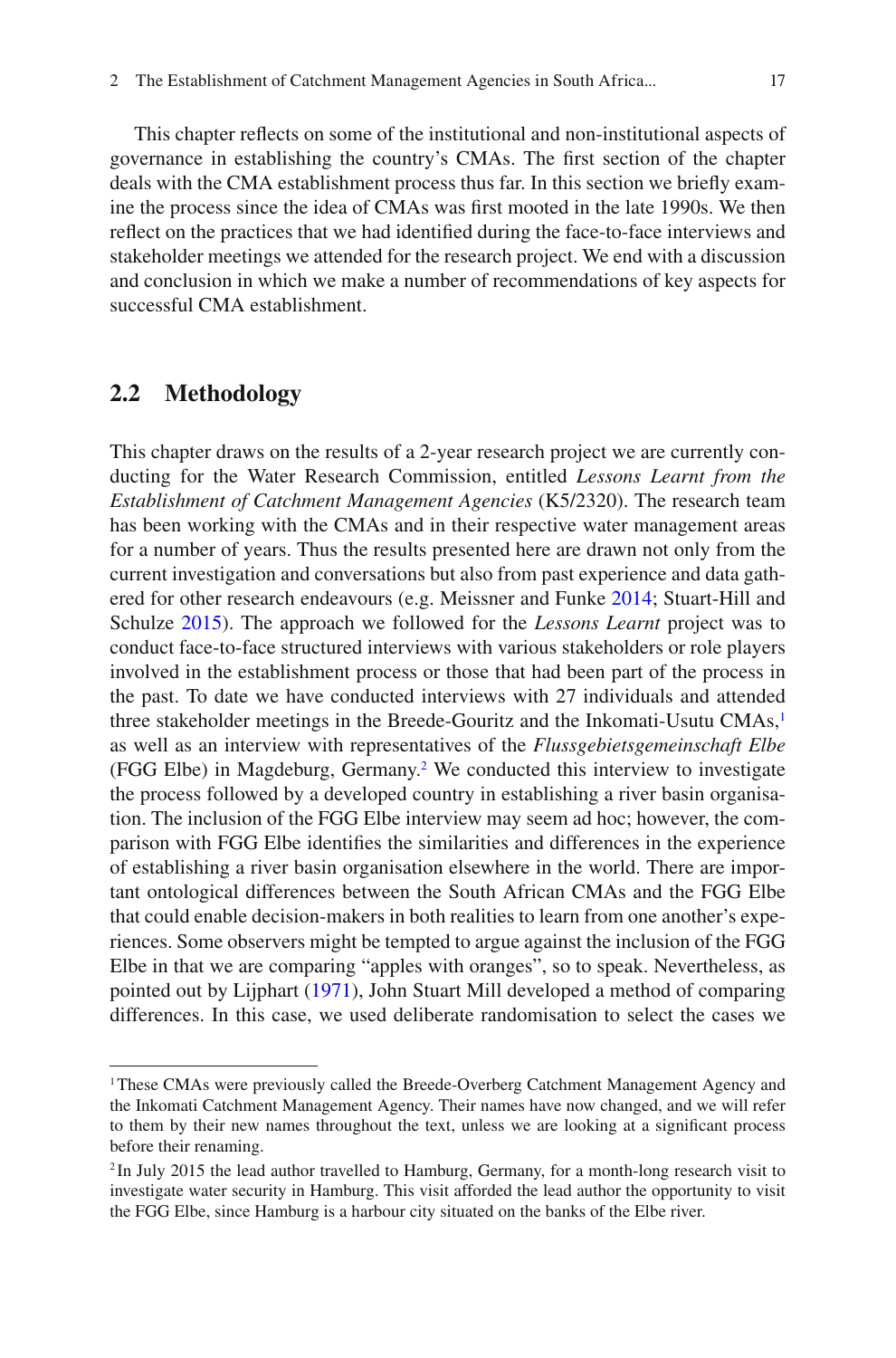would like to compare, namely, the South African CMAs with the FGG Elbe, in that the river basin organisations are alike "…with a very high degree of probability, but not with absolute certainty" (Lijphart [1971 :](#page-12-0) 684) since they are all river basin organisations in different geographical and socio-political settings. The inclusion of the information gathered during the interview with the FGG Elbe representatives is not an end in itself, but an aid in the comparative method (Lijphart [1971](#page-12-0)) we are utilising to investigate the practical considerations in establishing CMAs in South Africa. Our argument is that this could provide a better understanding of the establishment of a river basin organisation in other parts of the world. The intention of the FGG Elbe interview was not to identify so-called best practices, but to gain a deeper understanding of motivations and context in establishing river basin organisations.

 For the face-to-face interviews in South Africa, not only did we target individuals from the two existing CMAs, we also conducted interviews with government officials that are closely involved in the establishment of the remaining seven CMAs in South Africa, most notably, the Vaal CMA and Pongola-Umzimkulu CMA. The latter includes a lived experience from the current establishment phase through attendance of the steering committee meetings. During the interviews we asked stakeholders to reflect on the establishment process thus far. We also made a number of observations during the three stakeholder meetings. Through these observations we identified a number of processes that were deemed important by the interviewees for consideration in establishing the remaining CMAs. We then grouped the issues identified in the interviews into five categories, namely, structures of rule, not including stakeholders, finances and public administrative processes, the difference between the main and trading accounts of DWS and the management of stakeholder relations. Before discussing these practices, we will give a rendition, by way of a historical account, of the CMA establishment process to date.

#### **2.3 The CMA Establishment Process**

 South Africa's existing CMAs were established in terms of section 78(1) of the National Water Act (Act No. 36 of [1998](#page-13-0)) (RSA 1998). One of the main principles of the National Water Act is its focus on decentralisation. Decentralisation places an emphasis on public participation in water management and related decision-making processes. Decentralisation also rests on the subsidiary principle, which is encapsulated in the South African Constitution (RSA 1996). Subsidiarity means that those functions that can be more effectively and efficiently carried out by lower levels of government should be delegated to the lowest appropriate level (Funke et al. 2007; Meissner and Funke [2014](#page-12-0) ). In this regard, the National Water Act and the Constitution are two structures of rule that are constitutive in the establishment of CMAs. Nevertheless, they are not the only causal mechanisms in establishing CMAs.

 In October 1999, the government of South Africa established 19 water management areas (WMAs). The boundaries of these areas are along catchment divides and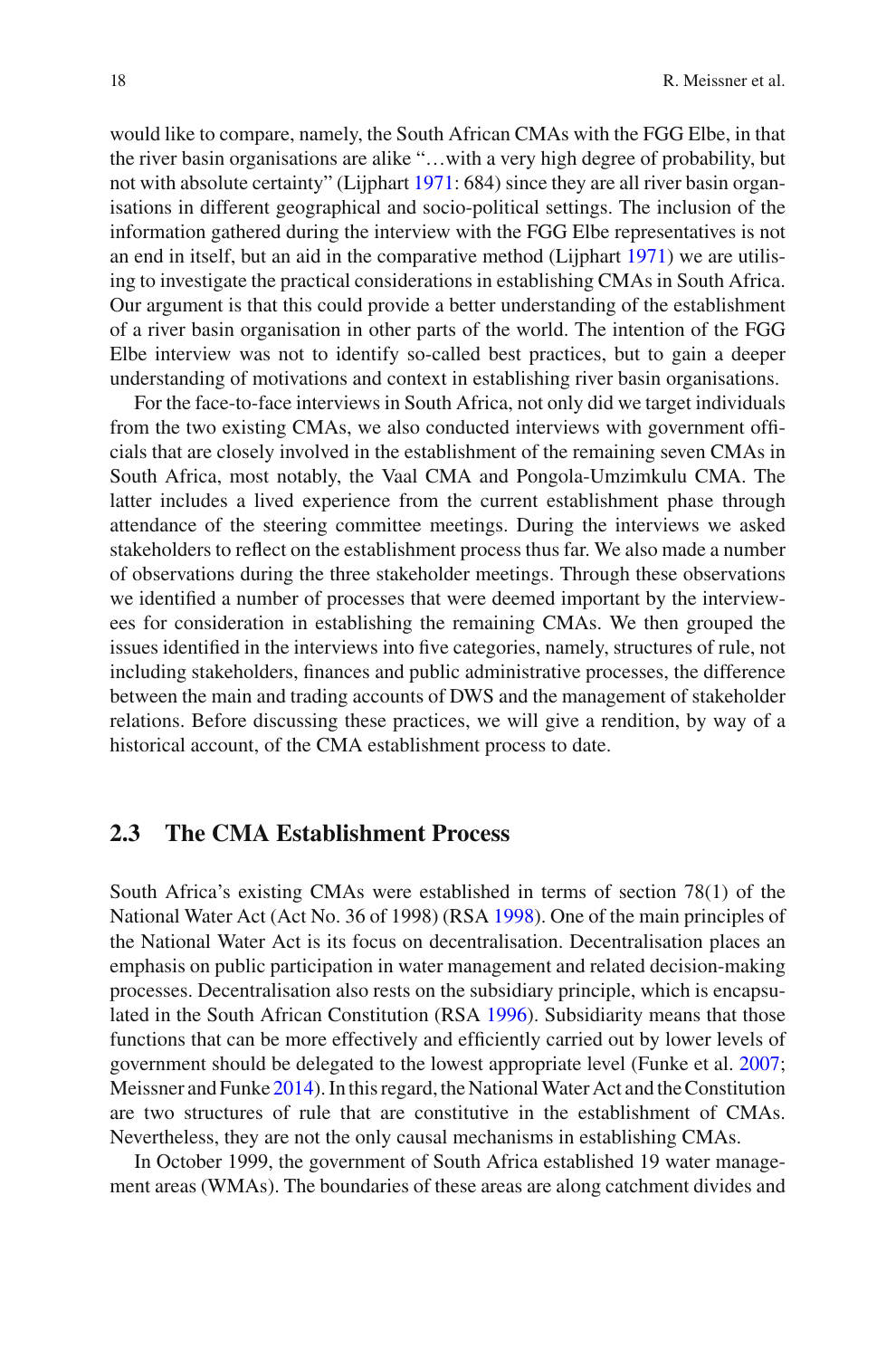do not coincide with the administrative boundaries of local and provincial government spheres. At that time, the government contemplated the establishment of 19 CMAs (Meissner and Funke [2014](#page-12-0) ), one in each WMA. Since the promulgation of the National Water Act in 1998, the implementation of the legislation has been slow and problematic (Funke et al. [2007](#page-12-0); Meissner and Funke 2014). These implementation problems also translated in the slow implementation of the envisaged 19 CMAs (Hattingh et al. 2004; Meissner and Funke 2014), with only two CMAs implemented to date, namely, the Breede-Gouritz and the Inkomati-Usutu CMAs. In 2012, the Department of Water and Sanitation (DWS) decided to reduce the 19 planned CMAs to nine; the minister approved the establishment of nine CMAs in the newly delineated nine WMAs. This move was due to a reconsideration of the management model and viability assessments related to water resource management, funding, capacity, skills and expertise in regulation and oversight. The decision was also an attempt to improve integrated water resource management. The nine CMAs are Limpopo, Olifants (Mpumalanga Province), Inkomati-Usutu, Pongola-Umzimkulu, Vaal, Orange, Mzimvubu-Tsitsikamma, Breede-Gouritz and Berg-Olifants (Western Cape) (DWA 2013). Currently and apart from the Breede-Gouritz and Inkomati-Usutu CMAs, the remaining seven CMAs are considered the so-called proto-CMAs since they are in the process of being established. Those proto-CMAs are managed by the respective regional offices of the DWS.

 Thus, prior to the establishment of the Breede-Gouritz and Inkomati-Usutu CMAs, management of the water resources of the two catchments was the responsibility of the DWS regional offices in the Western Cape and Mpumalanga Provinces, respectively. Water management took place through the water management area's internal strategic perspective (DWAF [2004](#page-12-0)). In the case of the FGG Elbe, it was established to coordinate the implementation of the European Union's Water Framework Directive of 2000 and the Floods Directive of 2007 for Germany's federal states sharing the Elbe river basin. Prior to the establishment of the FGG Elbe, the German federal states sharing the Elbe river managed it in terms of Germany's national legislative framework. 3

 The CMAs will perform certain water management functions and are required to cooperate and seek agreement on water-related matters amongst various stakeholders and interested parties. In essence, CMAs are service delivery agencies and are listed in the Public Finance Management Act, 1999 (Act No. 1 of 1999). The CMAs are also linked to Treasury Regulations to ensure financial viability and good gover-nance (DWA [2013](#page-12-0)). Catchment management agencies also have a mandate to develop a catchment management strategy. This strategy is a plan to "realise the protection, use, development, conservation, management and control of water resources in [a CMA's] respective WMA" (Meissner and Funke 2014: 185; DWAF 2004; Funke et al. 2007). The catchment management strategy therefore gives effect to the role and functions of a CMA. Various stakeholders were involved in the establishment of both the above-mentioned South African CMAs and followed a negotiation process guided by the regional offices of the Department of Water and Sanitation

<sup>3</sup> Personal communication, Sandra Naumann, FGG Elbe, 10 July 2015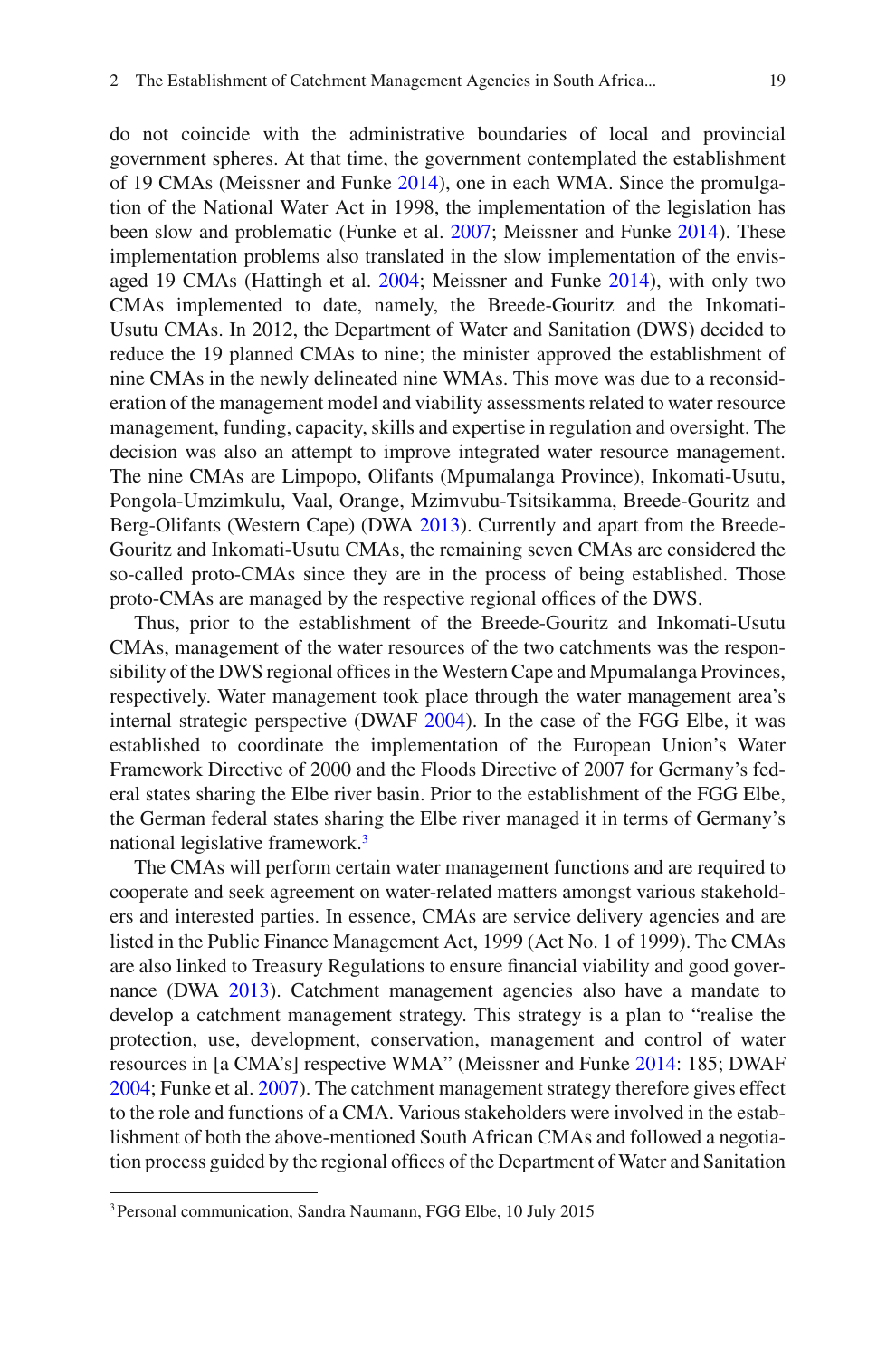$(DWS)^4$  (McConkey et al. 2005). In the case of the Breede-Gouritz and Inkomati-Usutu CMAs, a reference group was established, consisting of representatives from various sectors, such as agriculture, local government, emerging farmers and the tourism industry. The DWS was the most notable stakeholder assisted by private consultants<sup>5</sup> (Meissner and Funke [2014](#page-12-0)). These consultants assisted in the preparation of discussion documents and facilitation of meetings and focused on the interaction with role players around concerns and suggestions of stakeholders in their specific regions (MBB Consulting [2001](#page-12-0)). In the case of the FGG Elbe, ten German federal states were involved in its establishment. These federal states all share the Elbe river basin. Germany's Federal Ministry of the Environment was also involved in the establishment process. There is a similarity between the CMA's catchment management strategies and the FGG Elbe river basin management plan, in that in both cases the organisations had to develop their own river basin management plans. 6

 The original impetus for the establishment of the FGG Elbe was government or supranational (European Union) structures of rule or two European Union directives. It would appear that in the South African cases, the process, after government direction, viz. South Africa's National Water Act, was more decentralised with the involvement of various stakeholders from society and government. This was in line with the decentralisation vision set by the South African government in the post-1994 political dispensation, which favoured more involvement of organisations at grassroots level as opposed to the command-and-control vision of pre-1994 governments. From this discussion on the history of the CMAs and the FGG Elbe's establishment process, it is clear that governments or supra-governmental entities drove the process. When observing the history of CMA establishment from a macroperspective (i.e. a process conducted and directed by government), hidden causal mechanisms at play can easily be ignored by observers. These hidden variables came to the fore during the interviews we conducted with the various stakeholders in South Africa and to a certain extent in Germany. The next section reports on these practices at play.

## **2.4 Stakeholders' Discernible Practices**

 Alluding to the brief description of the river basin organisations' establishment process, we can identify a number of practices. The first of these relates to the structures of rule mentioned above. The National Water Act is central to the CMAs in

<sup>4</sup> Between 1994 and 2009, this department was known as the Department of Water Affairs and Forestry (DWAF) and between 2009 and May 2014 as the Department of Water Affairs (DWA). It is currently referred to as the Department of Water and Sanitation (DWS) (Meissner and Funke 2014).

<sup>5</sup> Personal communication, Derek Weston, Pegasys Consulting, 12 September 2012

<sup>6</sup> Personal communication, Sandra Naumann, FGG Elbe, 10 July 2015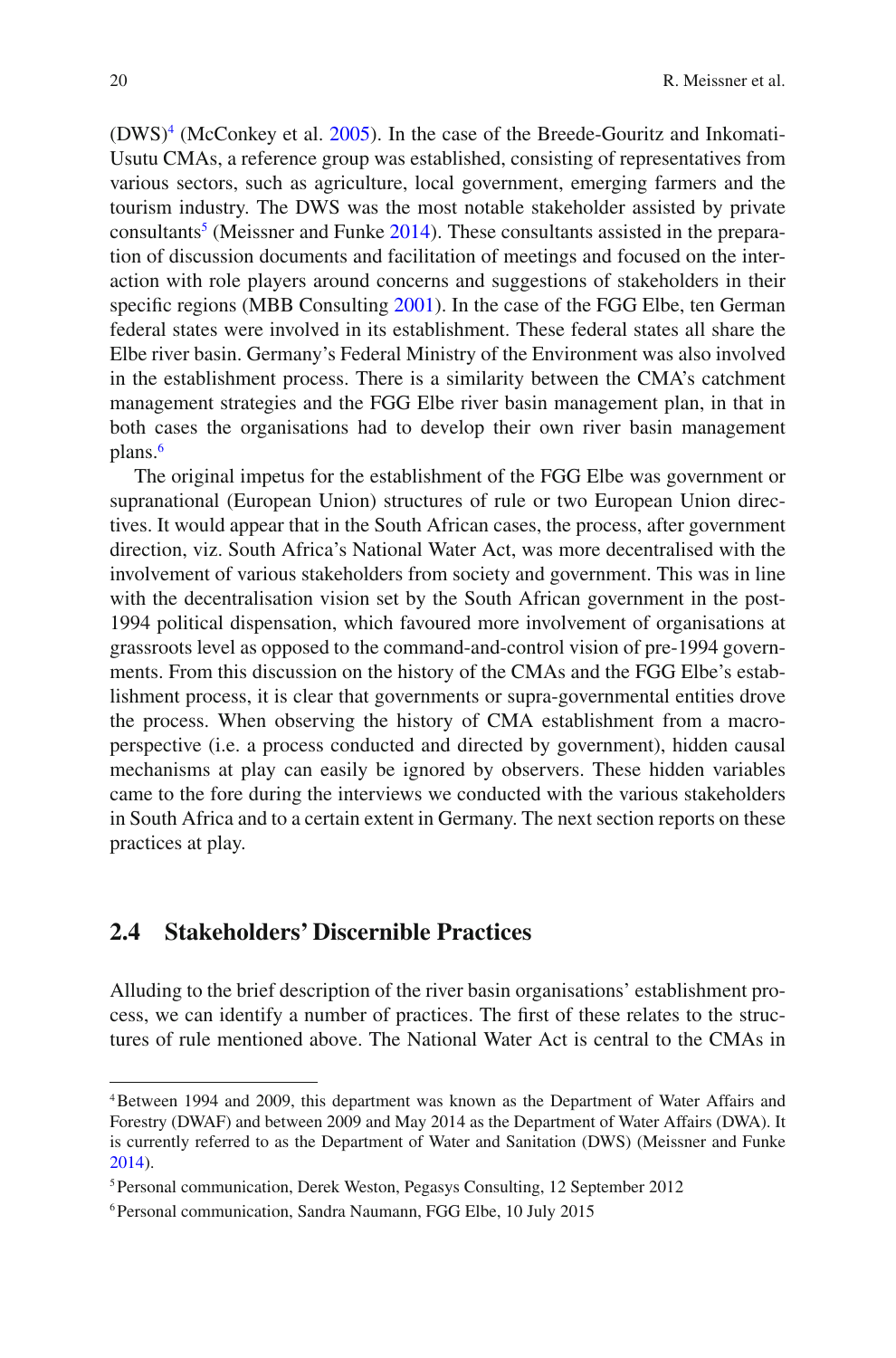that it gives the Minister of Water and Sanitation a strong influence to appoint the CMA's governing board. The governing board is to be the representative of all stakeholders within the WMA. Even so, the CMAs are at the same time quite autonomous and have mechanisms of democratic control, e.g. the establishment of relationships with similar organisations in other countries. The required CMS for each WMA and CMA also sets principles for water allocation and considers issues related to water resource protection, use, development, conservation, management and control. In the case of South Africa, these measures must be in line with the National Water Resource Strategy (Meissner and Funke [2014](#page-12-0) ). However, a CMS is yet to be drafted for either of the established CMAs. This is largely due to the incorporation of other WMAs with the current CMAs.<sup>7,8</sup> For instance, the Breede-Overberg WMA had been amalgamated with the Gouritz WMA. In the case of the Gouritz CMA, establishment of the CMA was put on hold until the amalgamation of the WMAs was completed. When the FGG Elbe implemented the Water Framework Directive, significant water management issues had been derived by the federal states at a river basin level such as river continuity, nutrient loads and chemical pollution, pollution from old industrial areas in the former German Democratic Republic (GDR), climate change and geomorphology in the river basin. These issues make the management of the Elbe river a constant challenge confirmed by representative from the FGG Elbe.<sup>9</sup> This is something that South Africa's CMAs should expect when their strategies are implemented even when they are well established and functioning; everything could be a constant challenge because of pressures from various sectors and the CMAs will have to manage a complex natural resource system with the aim of socio-economic development.

 Secondly, when it comes to the involvement of various stakeholders, the results of previous research studies conducted on the Breede-Overberg CMA have indicated that it is not always feasible to include all stakeholders in a water management area in the development of the CMS. This is one of the major hidden variables in the establishment of a CMA. The sheer number of people that want to attend meetings can draw out the process unnecessarily and make it time-consuming 10 (Meissner and Funke [2014](#page-12-0)). The same applies to the Inkomati-Usutu CMA, where a series of five stakeholder meetings and workshops were held by the CMA over the period of a year (2010), specifically around the development of a CMS (Nyakane-Maluka and Jackson  $2010$ ). This has had a direct impact on the financial and human resource costs of establishing the agency. The question of involving a large number of stakeholders was an issue that also came up during interviews at the FGG Elbe. In this case, the officials explained that due to the involvement of ten different federal gov-

<sup>7</sup> Personal communication, Johann Boshoff, Inkomati-Usuthu Catchment Management Agency, 23 June 2015

<sup>8</sup> Personal communication, Phakamani *Buthelezi, Breede-Gouritz Catchment Management Agency, 24 August 2015*

<sup>9</sup> Personal communication, Sandra Naumann, FGG Elbe, 10 July 2015

<sup>10</sup> Personal communication, Derek Weston, Pegasys Consulting, 12 September 2012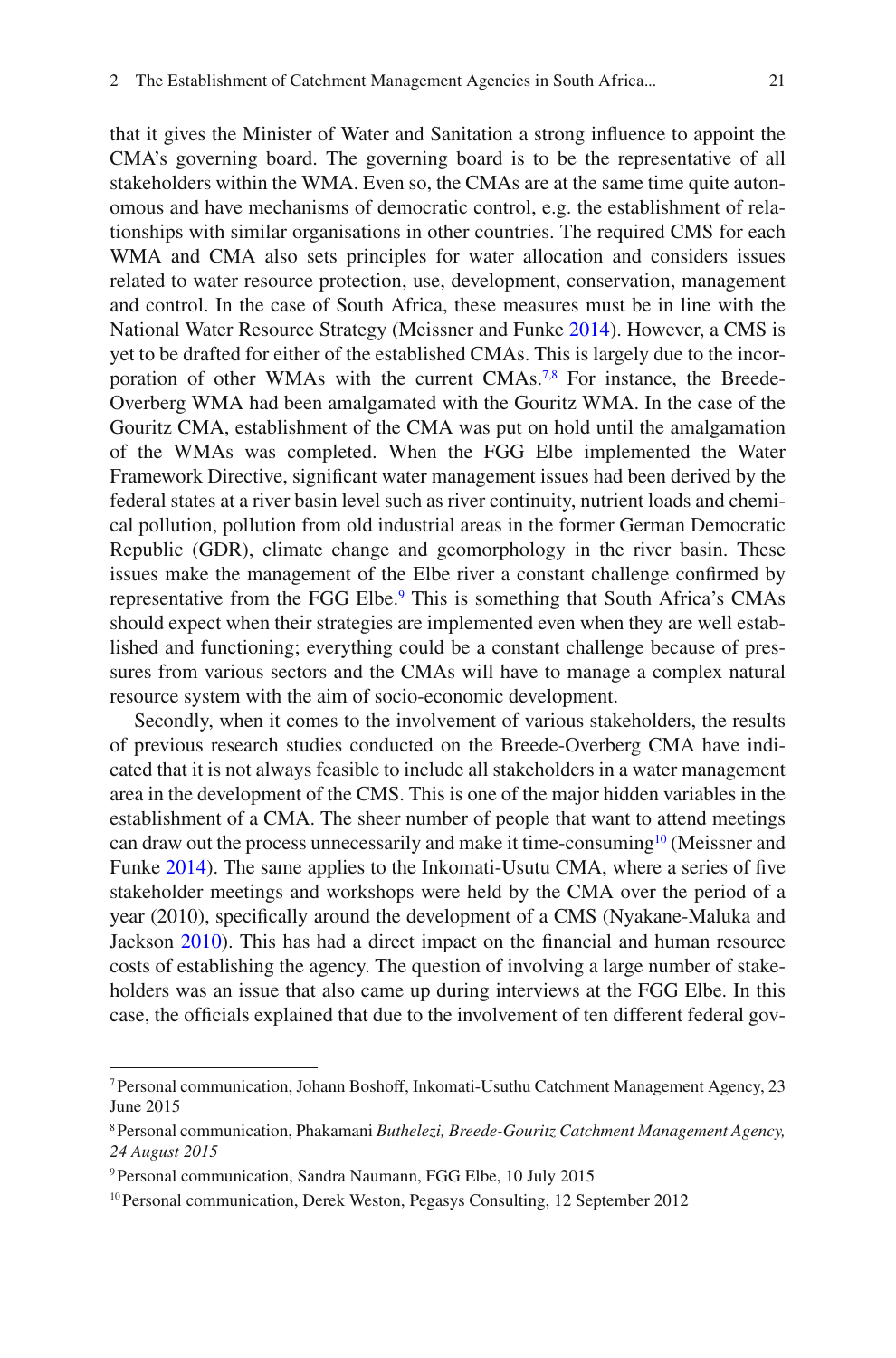ernments, assortment of economic and political interests and aims in the management of the Elbe river came to the fore and had to be negotiated. They also had different structures of rule influencing, for instance, the monitoring of river health. This can lead to a long and time-consuming process to reach agreement on certain issues.<sup>11</sup>

In terms of financial and human resources, establishing a CMA can be a demanding and taxing process from a public administrative perspective. This is the third practice that has emerged from the interviews. Regarding human resources, for instance, the process can require a large number of consultations with employees from the government department that need to be transferred to the CMA once it has been established. One issue that needs consideration is that the offices of the CMA might not be located near the regional or national offices of the DWS. This means that employees that had been travelling to the regional and/or national office(s) now might need to relocate to a different town so they can be closer to their place of employment. This is the case with the Vaal proto-CMA currently being established, which might be situated near Rand Water's head office to the south of Johannesburg. To transfer employees from the DWS offices in Pretoria will further involve labour relation matters.<sup>12</sup> Some employees might feel that they do not want to be transferred because of personal reasons. This will involve the negotiation of transfer policies not only at individual level, but labour unions also need to be involved. It is likely that this may lead to resistance from employees and low morale because they are uncertain about the implications of such human resource practices. This process therefore needs careful management and will have to be conducted in a thoroughly transparent manner.

 On a separate note, transfer agreements will involve matters such as employees' pension funds, medical aid, salaries and salary levels, systems for salary payments, labour union representation, leave management and so on. In addition to the administrative processes involved regarding human resources, employees' perceptions around uncertainties regarding employment security must also be taken into account. 13 Change management therefore becomes an important process in the establishment of a CMA.

 Fourthly, the difference between a trading entity and the main account of the DWS needs to be considered. This is a distinctly South African matter. A trading entity is funded from water users that pay for the water they consume, like irrigation boards. Department staff members of such trading entities are paid salaries from the trading account. The main account is the funding or budget that the DWS receives from National Treasury. The challenge with this difference is that corporate management of the DWS, excluding finance, has been servicing both accounts and the accounts of the staff members that might be transferred had also been serviced from both accounts. One way of getting around this administrative issue is by seconding people to the CMA once it has been established; that will give added support to the CMA when it is operating sustainably. Another challenge is that hydrometry

<sup>11</sup> Personal communication, Sandra Naumann, FGG Elbe, 10 July 2015

<sup>&</sup>lt;sup>12</sup> Personal communication, Sydney Nevhorwa, Department of Water and Sanitation, 10 June 2015

<sup>&</sup>lt;sup>13</sup> Personal communication, Sydney Nevhorwa, Department of Water and Sanitation, 10 June 2015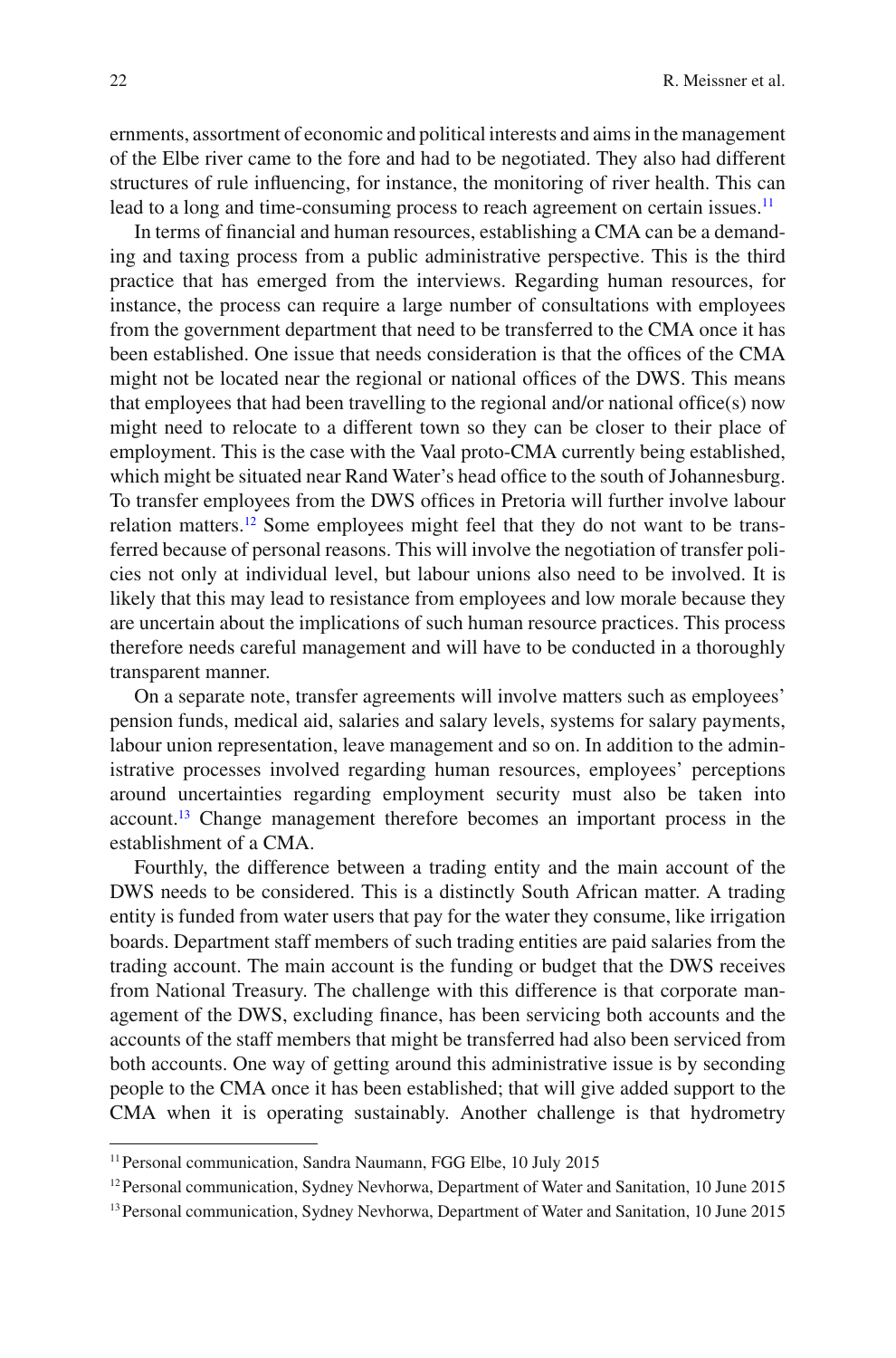services might also move to the CMA from the main to the trading account. This will also be the case for water use and regulation where budgets need to be transferred in the same way. The issue with this is that the functions of these units are linked to the type of account and moving the units will have human resource implications. For instance, service-level agreements need to be in place between the CMA and the regional and national offices so that the services to be supplied by the DWS and/or CMA need to be well defined and stipulated.<sup>14</sup>

 Effective management of stakeholder relations is another important component of CMAs, and this is the fifth practice identified by the authors. We also observed this practice when interviewing the representatives of the FGG Elbe. For the FGG Elbe, stakeholder relations are not only an important communication endeavour (e.g. keeping stakeholders abreast of what is happening in the river basin and flood warning) but also necessary in the daily functions like river health monitoring.<sup>15</sup> We argue that without good stakeholder relations, decentralisation cannot be adequately achieved since decentralisation involves the interface (e.g. communication) between authorities and stakeholders at grassroots level. In this regard, both established CMAs have relatively close and remarkably good relationships with stakeholders. These relationships, as with any relationship, had to be built from the onset. For instance, initially, stakeholders were reluctant to engage with the Breede-Gouritz CMA owing largely to challenging experiences with the regional/national DWS offices. For instance, some individuals in stakeholder groupings have been waiting on DWS for numerous years with regard to licencing applications. 16 Because of this matter, stakeholders wanted to know whether the CMA would be any different from the way in which DWS carries out water-related activities and tasks. In other words, there is an expectation from stakeholders that the CMA will, in certain instances, do a "better job" than the DWS. The onus was on CMA staff attending the meetings to persuade the stakeholders firstly to participate in stakeholder meetings and explain the benefits of these meetings and secondly to give members the assurance that the past is the past and that the CMA would have other options at hand to assist stakeholders with their needs.<sup>17</sup>

### **2.5 Conclusion and Recommendations**

 The establishment of a CMA does not happen overnight. There are a number of issues that need to be considered by policy-makers and stakeholders involved in the establishment process. Structures of rule are important constitutive aspects in the

<sup>14</sup> Personal communication, Sydney Nevhorwa, Department of Water and Sanitation, 10 June 2015 15 Personal communication, Sandra Naumann, FGG Elbe, 10 July 2015

<sup>&</sup>lt;sup>16</sup> Attendance of a stakeholder meeting with the Breede-Gouritz Catchment Management Agency staff, 20 August 2015

<sup>&</sup>lt;sup>17</sup> Attendance of a stakeholder meeting with the Breede-Gouritz Catchment Management Agency staff, 20 August 2015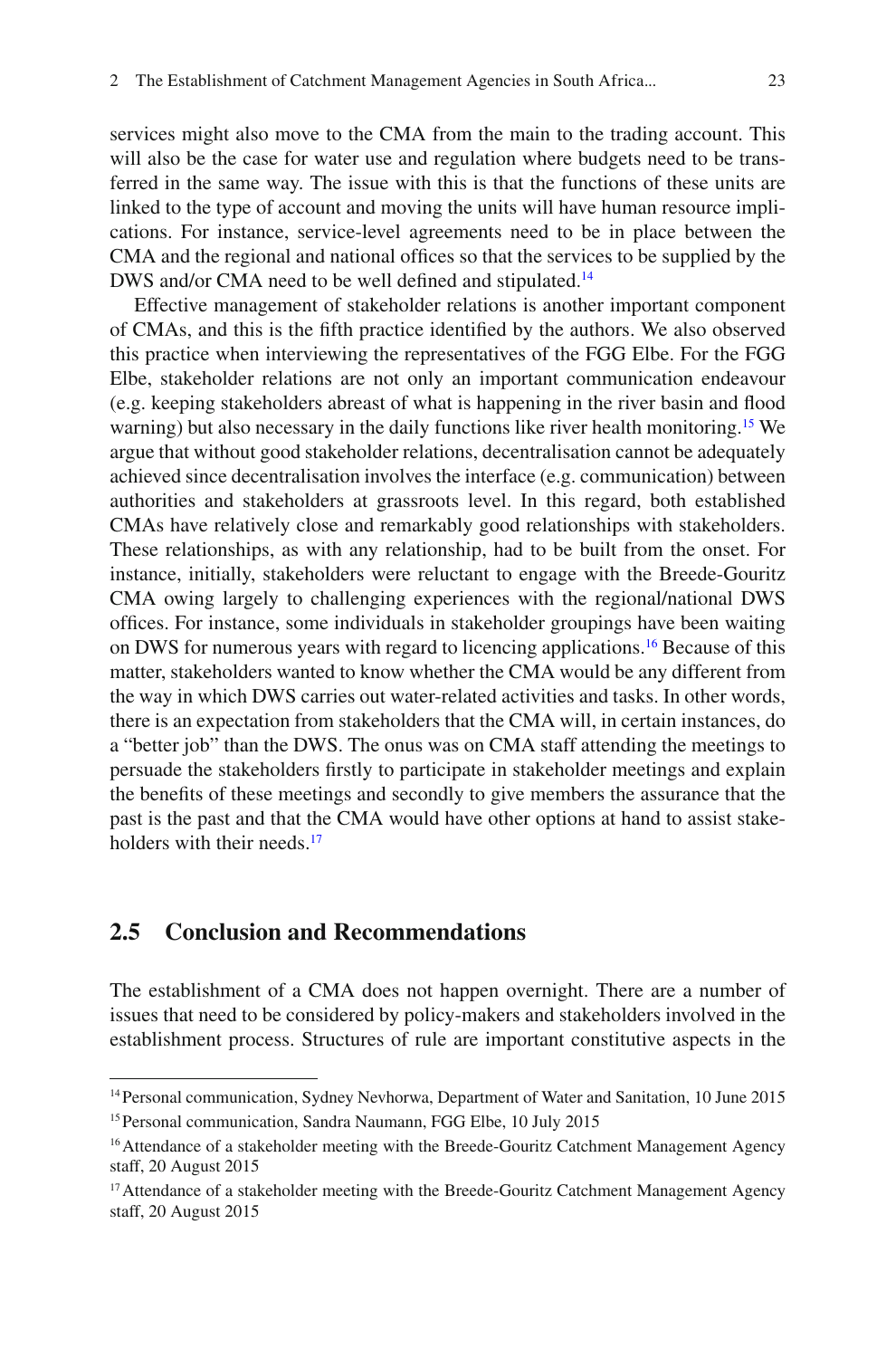establishment of a river basin organisation. We have seen this in the case of South Africa's CMAs and the FGG Elbe. Nevertheless, structures of rule are not enough. There are other variables also at play in the establishment of river basin organisations and their subsequent governance. Variables that are important in this regard are the involvement of stakeholders during the pre-establishment phase and stakeholder relations after establishment. These are important aspects which require careful management in order for the CMAs to achieve their objectives of decentralised, participatory, sustainable water resource management.

 The sheer number of stakeholders involved during the pre-establishment phase was an issue not only for South Africa's CMAs but also for the FGG Elbe. It became a complex affair in both cases because stakeholders bring with them their own issues, perceptions, expectations and interests. With regard to the financial aspects of CMAs' operations, there are no issues currently, but for future development of the CMA, this may be a constraint. The DWS should continue to provide financial support to the CMA even after the CMA starts receiving water tariffs. This would not only highlight the support of the DWS of a decentralised approach to water resource management, but will also enhance staff morale and give the CMA the ability to carry out an even wider range of tasks in developing water resources sustainably. There is also a need for participatory management as well as implementing the vision of equity in water resource management and the achievement of water security, which would further enable the CMA to play its role as catchment steward. The DWS could also consider phasing out such financial support; at this stage it is impossible to reach a definite conclusion as to what the results of this action might be, since there is no past experience of this in South Africa. It would therefore be premature to say that it could jeopardise the financial viability of the CMAs.

 Currently, stakeholder relations between the CMA and members within the WMA are relatively good in the two established and operational CMAs. This is also the case with the FGG Elbe where they keep stakeholders abreast of current affairs in the Elbe river basin. It would appear that the CMAs and the FGG Elbe have put a high premium on stakeholder relations. This is something that will stand these organisations in good stead for their future governance endeavours. However, in the case of CMAs, there is room for improvement when it comes to perceptions regarding the involvement of DWS in the establishment process. Trustworthy and constructive stakeholder relationships are central to the effective and efficient management of water resources and to an extent the success of CMAs. From current observations of several stakeholder meetings, we observed that DWS officials often arrive late for these meetings and failed to cater to the needs of attendees, therefore adding to the negative perceptions of the DWS. What is more, language can be a barrier since people, especially those in the rural areas, are more comfortable getting and delivering messages in their native language. This is something the CMAs also need to consider.

 Furthermore, currently the CMAs have an adequate staff complement. Nevertheless, adequate does not mean that there are no shortages. Certain areas, such as water quality monitoring, require sufficient technical staff. This seems to be an issue at the Inkomati-Usutu CMA as they outsource the testing of their water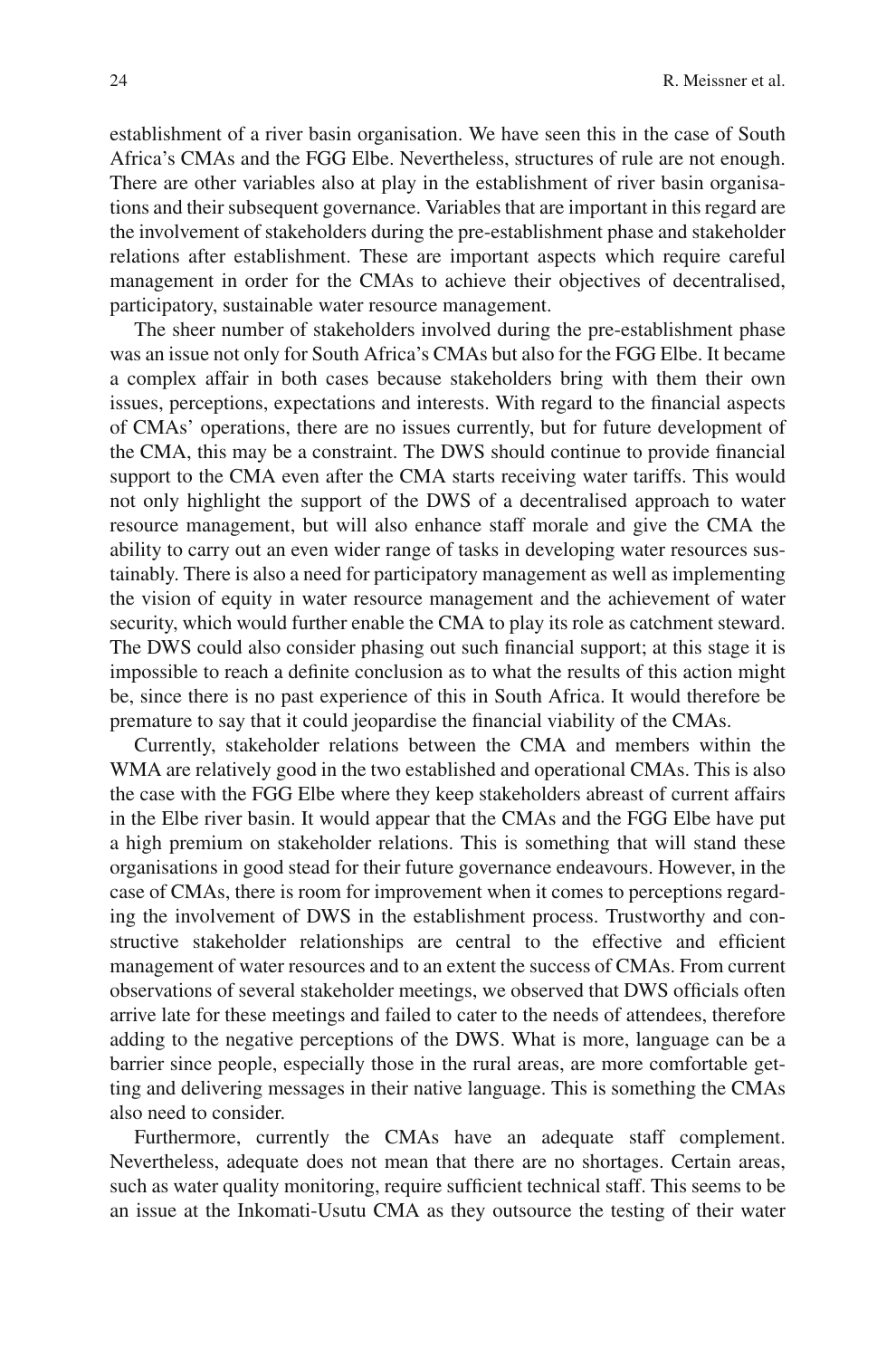samples. Sample testing has a very long turnaround time due to issues with the laboratory. If the CMA had its own functioning laboratory, test results would be obtained a lot faster, and more water samples could be tested. However, the establishment and operation of a laboratory have its own logistical challenges, one of which is accreditation from applicable regulatory bodies like the South African National Accreditation System (SANAS); these factors should be carefully considered before making a decision regarding an independent laboratory.

 Within the establishment phase of CMAs, DWS could provide more resources and guidelines with regard to the initial functions of CMAs. This could enable the CMAs to begin operations fully understanding their roles and responsibilities. A comprehensive list of initial functions, including processes and tools, beyond what is mentioned in the National Water Act of 1998 and possibly in the National Water Resource Strategy (DWA 2013), needs to be produced so that staff have an understanding and adequate guidance as to what is required of them. It would be advisable to include a staff member with a legislative background in the establishment and operational process. In order for the CMA to provide adequate monitoring and enforcement, individuals with an understanding of environmental law should be included as the CMA receives its full delegation. This was lacking with regard to the Inkomati-Usutu CMA as well as the Breede-Gouritz CMA. 18 The establishment of a proto-CMA within DWS regional offices may be a good option. This would allow the CMA to "hit the ground running" as opposed to taking time to find its feet. However, this also has the risk of "copying and pasting" activities and decisionmaking processes from the regional DWS office. As alluded to above, this is not adequate to fulfil functions and establish relationships with stakeholders.

 A clear direction between national strategic initiatives, structures of rule and the management of the river basin at WMA and basin levels assists policy-makers involved in the establishment process on what needs to be done and gives a clear direction on how to initiate the process. This includes clarity on functions, roles and responsibilities. There seems to be very little space for ambiguity, and uncertainty has a significant impact on the success of the establishment phase, which can carry through into the operational phase. Not only is there uncertainty during the establishment phase. In the case of the FGG Elbe, the representatives said that they are constantly being challenged by issues such as pollution and nutrient loads. This is likely to also be the case with South Africa's CMAs since they are also, like the FGG Elbe, managing a complex natural resource with multiple stakeholders.

Moreover, officials need to plan the establishment process very carefully, especially regarding the allocation of financial and human resources. Careful planning would enable policy-makers to ascertain where to draw the line when involving a certain number of stakeholders and can assist them in striking a balance between involving too few or too many stakeholders. With regard to financial resources, both CMAs currently receive sufficient funding from DWS. However, as the CMAs have now become large spatial units with numerous catchments and sub-catchments,

<sup>&</sup>lt;sup>18</sup> Personal communication, J Boshoff, Inkomati-Usutu Catchment Management Agency, 23 June 2015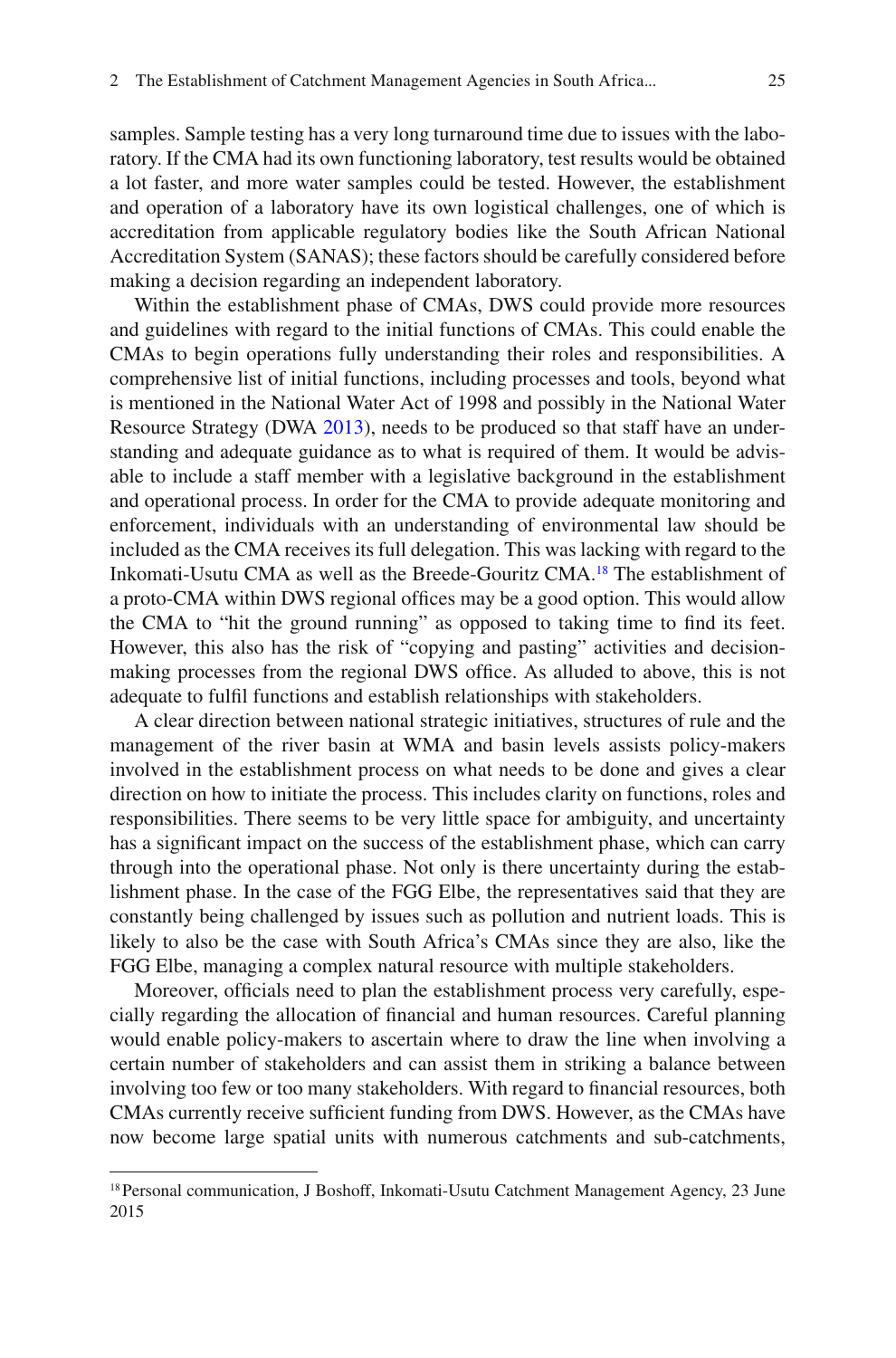with further delegations, the allocation of financial resources may become a future issue. Also, it is envisaged that CMAs will become self-sufficient, thereby attaining funds through receiving tariffs paid by water users. This could prove to be a major financial constraint as the CMA would receive approximately  $70\%$  of its expected budget through these tariffs. There are still questions with regard to the remaining  $30\%$ .<sup>19</sup> Planning the financial viability and security of the CMA becomes a key variable here, and sufficient finances need to be allocated to enable the CMAs to ensure their ability to be responsive to the administrative and stakeholder demands.

 Regarding human resource processes, it is recommended that labour unions be involved from the outset so that uncertainties can be minimised and employees can take ownership of their transfers. Another issue with regard to the employment of staff is that there is no task-specific training of individuals. All conversations, interviews and engagements have shown that the CMA environment requires a different set of skills compared to the known job profiles of regional or the national DWS officials. This means that the majority of the tasks carried out by the CMA require staff to learn as they grow within the CMA environment.<sup>20,21</sup> Such learning needs an adaptive, responsive organisational set-up and a leadership that trusts its employees and vice versa. It is not our intention to impose adaptive management principles on the organisation. However, it should be clearly stated that the learning environment of the organisation should not be restricted to a set of lawlike principles; the organisation's leadership needs to decide how it will apply learning practices. Should adaptive management principles be imposed on an organisation, it would mean that command and control had moved from an old centralised government authority to an unaccountable and centralised "epistemic authority". The employees should be given the space and possible training to enable engagement and learning in a continuous and inclusive manner.

 What is more, future CMAs would have to take note of stakeholder expectations, and those expectations should be partially defining in establishing a relationship between the CMA and its stakeholders. These issues or practices might not be major constraints, but could influence the operations of a CMA and thus its successes significantly.

 Policy-makers should also bear in mind that the establishment process is not only about pitfalls and challenges. There are also opportunities to take advantage of. One such opportunity is the knowledge of public administrative processes held by DWS officials. Such knowledge can be a defining resource between a successful and stalled establishment process. In this regard, the knowledge of public administrators should not be viewed by stakeholders, scientists included, as another burden on the establishment process. Scientists have a tendency to not include public administrative

<sup>19</sup> Personal communication, Jan van Staden, Breede-Gouritz Catchment Management Agency, 25 August 2015

<sup>20</sup> Personal communication, Johann Boshoff, Inkomati-Usutu Catchment Management Agency, 23 June 2015

<sup>21</sup> Personal communication, Phakamani *Buthelezi, Breede-Gouritz Catchment Management Agency, 24 August 2015*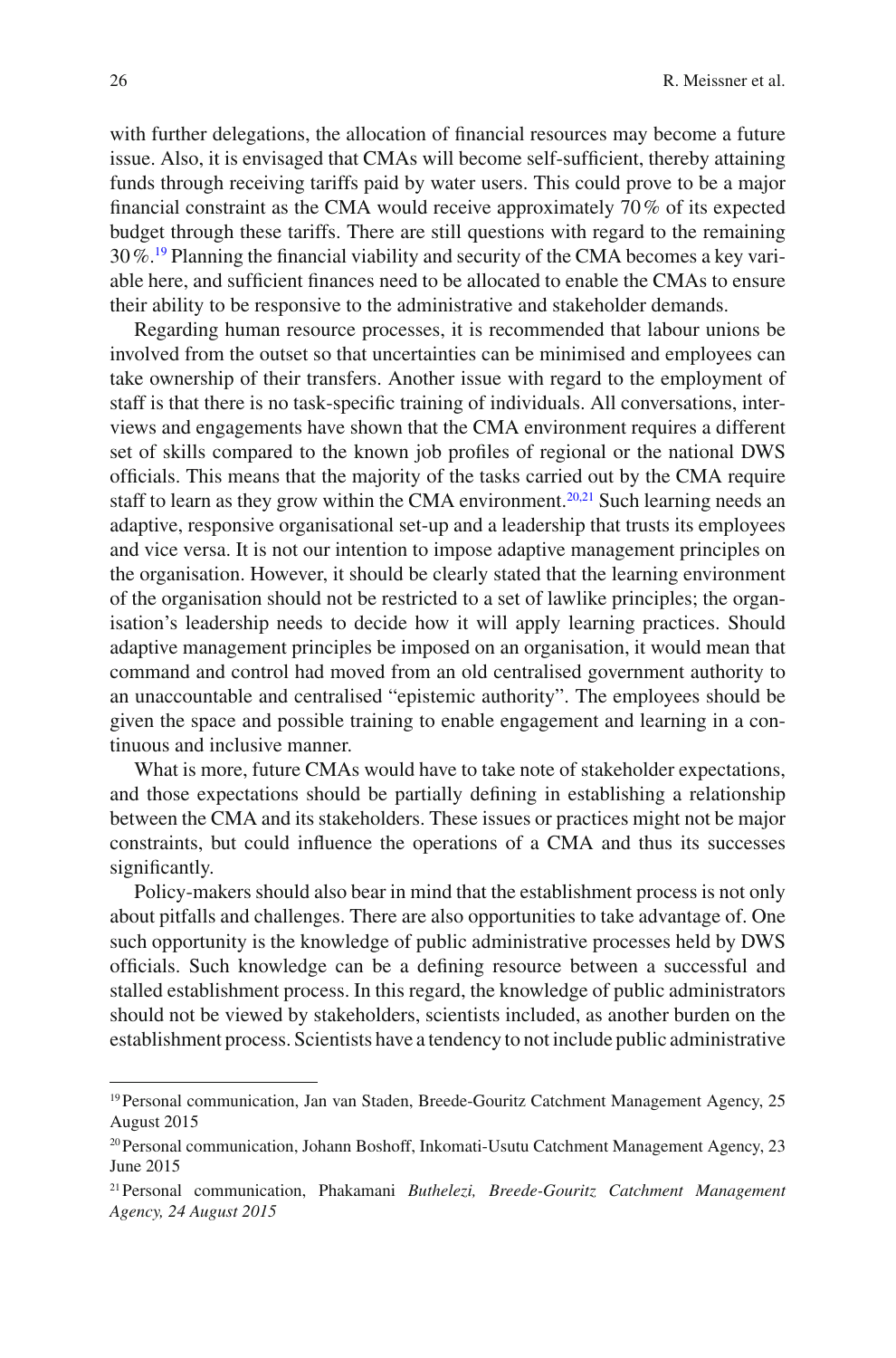<span id="page-12-0"></span>processes in their research endeavours when analysing CMAs. They would rather look at the streamlining of the establishment process, technical skills and possibly political issues. The identified practices and conclusions drawn should therefore not be seen as a set of recommendations for policy-makers and stakeholders involved in CMA establishment processes only, but also for scientists researching the process. Scientists are, after all, also stakeholders when they research CMAs and may also be involved in some of the CMAs currently being established. The research has shown a strong link between the successes or challenges of the establishment process and the way in which CMAs operate. This is an area where further research is needed as the process of establishing the other seven CMAs progresses.

#### **References**

- De la Harpe, J., Ferreira, J. -A., & Potter, A. (n.d.) Water management institutions overview. Pretoria: Department of Water Affairs and Forestry.
- Department of Water Affairs (DWA). (2013). *National water resource strategy, June 2013* (NWRS 2nd ed.). Pretoria: Department of Water Affairs.
- Department of Water Affairs and Forestry (DWAF). (n.d.) Guide to the National Water Act. Pretoria: Department of Water Affairs and Forestry.
- Department of Water Affairs and Forestry (DWAF). (2004). *National water resource strategy* . Pretoria: Department of Water Affairs and Forestry.
- Funke, N., Nortje, K., Findlater, K., Burns, M., Turton, A., Weaver, A., & Hattingh, H. (2007). Redressing inequality: South Africa's new water policy. *Environment, 49* (3), 10–23.
- Hattingh, J., Maree, G., Oelofse, G., Turton, S., & Van Wyk, E. (2004). Environmental governance and equity in a democratic South Africa. Conference paper presented at the AWRA/IWLRI International Conference on Water Law Governance in Dundee, Scotland.
- Kooiman, J., Bavinck, M., Chuenpagdee, R., Mahon, R., & Pullin, R. (2008). Interactive governance and governability: An introduction. *Journal of Transdisciplinary Environmental Studies, 7* (1), 1–11.
- Lijphart, A. (1971). Comparative politics and the comparative method. *The American Political Science Review, 65* (3), 682–693.
- MBB Consulting Engineers. (2001). Proposal for the establishment of a catchment management agency for the Inkomati Basin. Prepared on behalf of the Inkomati catchment management agency reference group. Department of Water Affairs and Forestry, Nelspruit, South Africa.
- McConkey, G. E., Enright, W. D., Roberts, J. A., & Khan, R. (2005). *The development of a catchment management agency for the Breede River, Western Cape, South Africa* . Cape Town: Department of Water Affairs and Forestry.
- Meissner, R., & Funke, N. (2014). The politics of establishing catchment management agencies in South Africa: The case of the Breede-Overberg Catchment Management Agency. In D. Huitema & S. Meijerink (Eds.), *The politics of river basin organisations: Coalitions, institutional design choices and consequences* . Cheltenham: Edward Elgar Publishing.
- Meissner, R., & Jacobs, I. (2014). Theorising complex water governance in Africa: The case of the proposed Epupa Dam on the Kunene River. *International Environmental Agreements:P, 14* (2), 1–28.
- Meissner, R., Funke, N., Nienaber, S., & Ntombela, C. (2013). The status quo of research on South Africa's water resources management institutions. Water SA, 39(5), 721-731.
- Nyakane-Maluka, N., & Jackson, B. (2010). The 2011/12 to 2013/14 strategic plan for the Inkomati Catchment Management Agency. Presentation to the Parliamentary Portfolio Committee, 8 June 2010, Cape Town.